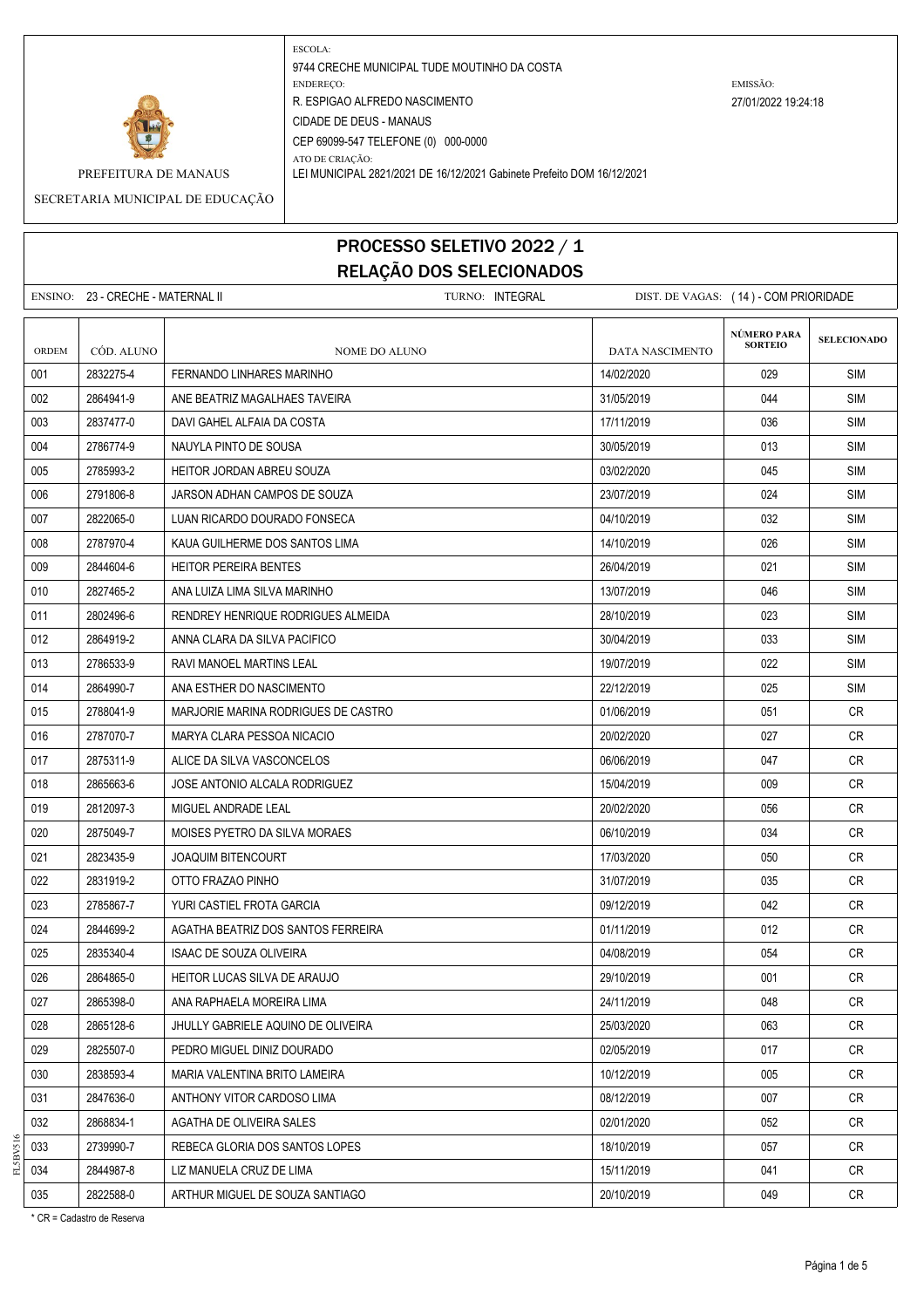

ATO DE CRIAÇÃO: PREFEITURA DE MANAUS LEI MUNICIPAL 2821/2021 DE 16/12/2021 Gabinete Prefeito DOM 16/12/2021

SECRETARIA MUNICIPAL DE EDUCAÇÃO

# PROCESSO SELETIVO 2022 / 1 RELAÇÃO DOS SELECIONADOS

|       | ENSINO: 23 - CRECHE - MATERNAL II<br>TURNO: INTEGRAL |                                        | DIST. DE VAGAS: (14) - COM PRIORIDADE |                                      |                    |  |
|-------|------------------------------------------------------|----------------------------------------|---------------------------------------|--------------------------------------|--------------------|--|
| ORDEM | CÓD. ALUNO                                           | NOME DO ALUNO                          | DATA NASCIMENTO                       | <b>NÚMERO PARA</b><br><b>SORTEIO</b> | <b>SELECIONADO</b> |  |
| 036   | 2868923-2                                            | THEYLLON GABRIEL DA SILVA CALDAS       | 19/07/2019                            | 028                                  | CR                 |  |
| 037   | 2839457-7                                            | DAVI WEVERTON DE OLIVEIRA VIDEIRA      | 09/08/2019                            | 066                                  | <b>CR</b>          |  |
| 038   | 2865597-4                                            | MARIA EDUARDA LIMA DA SILVA            | 21/09/2019                            | 006                                  | <b>CR</b>          |  |
| 039   | 2864851-0                                            | LAURA ALVES SILVA                      | 07/01/2020                            | 055                                  | <b>CR</b>          |  |
| 040   | 2847564-0                                            | HAGATA VITORIA DE SOUSA RIBEIRO        | 17/04/2019                            | 008                                  | CR                 |  |
| 041   | 2814571-2                                            | HANNAH LIZ SOARES VALENTE              | 07/09/2019                            | 030                                  | CR                 |  |
| 042   | 2865578-8                                            | ARTHUR MIGUEL REIS NOGUEIRA            | 23/02/2020                            | 058                                  | <b>CR</b>          |  |
| 043   | 2790991-3                                            | ENZO MIGUEL SANTOS DE ABREU            | 26/11/2019                            | 053                                  | CR                 |  |
| 044   | 2870773-7                                            | BRAYAN ICARO CAVALCANTE DA GAMA VIANA  | 29/03/2020                            | 059                                  | <b>CR</b>          |  |
| 045   | 2786687-4                                            | PAULO HENRIQUE NASCIMENTO DA CONCEICAO | 11/08/2019                            | 031                                  | CR                 |  |
| 046   | 2848355-3                                            | RENZO ALEXANDRO RODRIGUES ASSUNCAO     | 26/12/2019                            | 060                                  | CR                 |  |
| 047   | 2748377-0                                            | ASHLEY ANTONELLA DA SILVA              | 23/01/2020                            | 061                                  | CR                 |  |
| 048   | 2788240-3                                            | ICARO MIGUEL DA SILVA TAVARES          | 25/06/2019                            | 002                                  | <b>CR</b>          |  |
| 049   | 2868326-9                                            | ADRIA DE OLIVEIRA SALES                | 02/01/2020                            | 068                                  | CR.                |  |
| 050   | 2864921-4                                            | ROGERIO SANTHIAGO FREITAS BATISTA      | 12/01/2020                            | 037                                  | <b>CR</b>          |  |
| 051   | 2873797-0                                            | ANA LAURA DOS REIS PIMENTEL            | 17/10/2019                            | 062                                  | <b>CR</b>          |  |
| 052   | 2813374-9                                            | MARIA CLARICE DE OLIVEIRA SILVA        | 26/12/2019                            | 064                                  | <b>CR</b>          |  |
| 053   | 2866422-1                                            | SOPHIA ARIELLY OLIVEIRA FERREIRA       | 13/10/2019                            | 038                                  | CR                 |  |
| 054   | 2832173-1                                            | LARA YONA LAVAREDA BARBOSA             | 11/04/2019                            | 011                                  | CR                 |  |
| 055   | 2872586-7                                            | ANTHONY BERNARDO BAZILIO ENCARNACAO    | 17/07/2019                            | 014                                  | <b>CR</b>          |  |
| 056   | 2871667-1                                            | YOHANA PISSANGO TENAZOR                | 01/03/2020                            | 039                                  | <b>CR</b>          |  |
| 057   | 2835371-4                                            | LAURA BEATRIZ SOUZA DE SOUZA           | 26/10/2019                            | 010                                  | CR                 |  |
| 058   | 2846097-9                                            | GEOVANNA VITORIA OLIVEIRA LEMOS        | 27/05/2019                            | 015                                  | CR                 |  |
| 059   | 2735645-0                                            | LEVY RAVY IZIDIO OLIVEIRA              | 22/10/2019                            | 040                                  | CR                 |  |
| 060   | 2833966-5                                            | ZOE ELOA DOS SANTOS GALUCIO            | 04/10/2019                            | 043                                  | <b>CR</b>          |  |
| 061   | 2871596-9                                            | NATASHA VALENTINA ASSIS DA SILVA       | 18/02/2020                            | 065                                  | CR                 |  |
| 062   | 2870021-0                                            | <b>CARINA REIS NEVES</b>               | 23/11/2019                            | 067                                  | CR                 |  |
| 063   | 2841721-6                                            | <b>ISABELLA DE OLIVEIRA SAMPAIO</b>    | 17/04/2019                            | 003                                  | <b>CR</b>          |  |
| 064   | 2871872-0                                            | KAUE JHONATAN DE JESUS SOUZA           | 14/06/2019                            | 004                                  | CR                 |  |
| 065   | 2846522-9                                            | PEDRO HENRIQUE LOPES GOMES             | 08/03/2020                            | 016                                  | CR                 |  |
| 066   | 2864982-6                                            | PIETRA HADASSA COSTA CARVALHO          | 04/08/2019                            | 018                                  | <b>CR</b>          |  |
| 067   | 2823590-8                                            | ICARO BRYAN OLIVEIRA VALENTE           | 16/05/2019                            | 019                                  | CR                 |  |
| 068   | 2786802-8                                            | FELIPE MIGUEL DANTAS DE LIMA           | 09/09/2019                            | 020                                  | CR                 |  |
|       |                                                      |                                        |                                       |                                      |                    |  |

\* CR = Cadastro de Reserva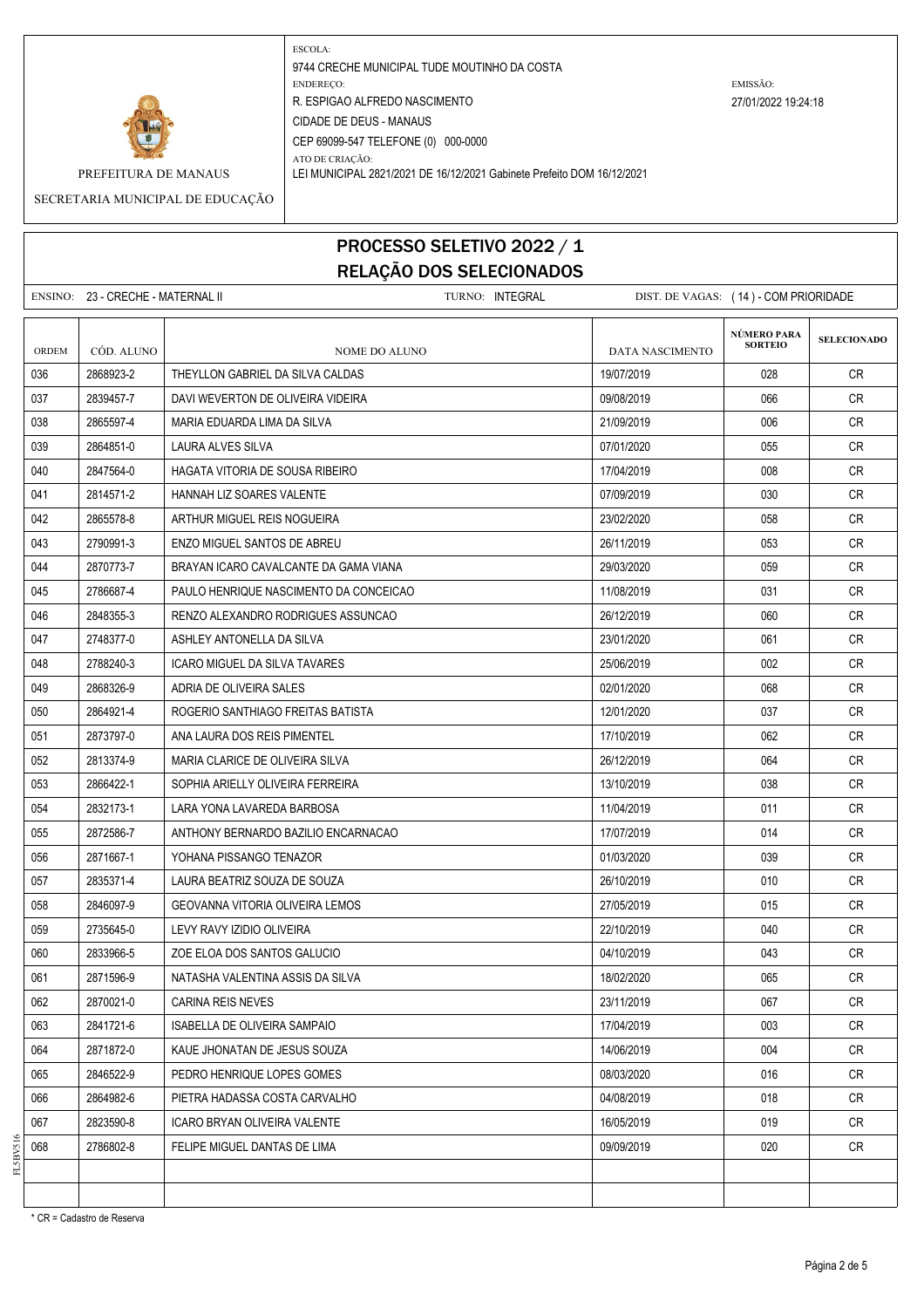

ATO DE CRIAÇÃO: PREFEITURA DE MANAUS LEI MUNICIPAL 2821/2021 DE 16/12/2021 Gabinete Prefeito DOM 16/12/2021

SECRETARIA MUNICIPAL DE EDUCAÇÃO

### PROCESSO SELETIVO 2022 / 1 RELAÇÃO DOS SELECIONADOS

|       | ENSINO: 23 - CRECHE - MATERNAL II |                                        | TURNO: INTEGRAL |                 | DIST. DE VAGAS: (10) - SEM PRIORIDADE |                    |
|-------|-----------------------------------|----------------------------------------|-----------------|-----------------|---------------------------------------|--------------------|
| ORDEM | CÓD. ALUNO                        | <b>NOME DO ALUNO</b>                   |                 | DATA NASCIMENTO | NÚMERO PARA<br><b>SORTEIO</b>         | <b>SELECIONADO</b> |
| 001   | 2865288-6                         | DYLAN GAEL NOGUEIRA FONSECA DE SOUZA   |                 | 08/12/2019      | 097                                   | <b>SIM</b>         |
| 002   | 2855001-3                         | KAYLANE LETICIA TRINDADE GUIMARAES     |                 | 24/10/2019      | 011                                   | <b>SIM</b>         |
| 003   | 2865474-9                         | LUCAS GABRIEL DOS SANTOS AMORIM        |                 | 19/03/2020      | 041                                   | <b>SIM</b>         |
| 004   | 2828734-7                         | HELENA LIZ CAVALCANTE COLARES          |                 | 26/09/2019      | 103                                   | SIM                |
| 005   | 2839035-0                         | ANDREW REYNNAN MENDES DE SOUZA         |                 | 10/04/2019      | 082                                   | <b>SIM</b>         |
| 006   | 2864110-8                         | KADU MIGUEL COSTA DE OLIVEIRA          |                 | 25/11/2019      | 020                                   | SIM                |
| 007   | 2788368-0                         | NOAH DANIEL RIBEIRO NOGUEIRA           |                 | 25/08/2019      | 043                                   | <b>SIM</b>         |
| 008   | 2865687-3                         | AGNES THALIA DAMASCENO FERREIRA        |                 | 30/11/2019      | 001                                   | <b>SIM</b>         |
| 009   | 2869997-1                         | THONNY GUILHERME ADOLFO DE AQUINO      |                 | 23/09/2019      | 076                                   | <b>SIM</b>         |
| 010   | 2840239-1                         | SAMUEL DOMINIC DA SILVA ARAUJO         |                 | 23/12/2019      | 062                                   | <b>SIM</b>         |
| 011   | 2865105-7                         | SAMELLA SWAMY PADUA DE SOUZA           |                 | 11/11/2019      | 060                                   | CR.                |
| 012   | 2786839-7                         | YAN BRAGA LOPES                        |                 | 29/07/2019      | 092                                   | CR                 |
| 013   | 2866327-6                         | ALANNA CHRISTINA DA SILVA CALDEIRA     |                 | 06/12/2019      | 022                                   | CR                 |
| 014   | 2846216-5                         | DANIEL BENJAMIN DUDA PINTO             |                 | 05/02/2020      | 096                                   | <b>CR</b>          |
| 015   | 2865357-2                         | CALEBE EMANUEL SANTOS DE SOUZA         |                 | 26/04/2019      | 098                                   | CR                 |
| 016   | 2829072-0                         | JOSUE CAVALCANTE DE OLIVEIRA           |                 | 26/11/2019      | 083                                   | CR.                |
| 017   | 2756883-0                         | JOAO PEDRO MENEZES CANTANHEDE          |                 | 27/12/2019      | 005                                   | <b>CR</b>          |
| 018   | 2787841-4                         | NIKOLAS YAN MARTINS SOARES             |                 | 02/08/2019      | 046                                   | CR                 |
| 019   | 2834875-3                         | AGATHA LAIS NUNES PINHEIRO DA SILVA    |                 | 15/05/2019      | 093                                   | CR.                |
| 020   | 2860609-4                         | KEITH EMANUELLY DE FIGUEIREDO GUEDES   |                 | 08/03/2020      | 073                                   | <b>CR</b>          |
| 021   | 2869940-8                         | ADAM SOUSA MACIEL                      |                 | 28/05/2019      | 006                                   | CR                 |
| 022   | 2735844-5                         | GRAZYELLA VALENTINA PEREIRA DOS SANTOS |                 | 03/04/2019      | 053                                   | CR                 |
| 023   | 2823114-7                         | ENRICO GAEL ALMEIDA MOTA               |                 | 21/06/2019      | 055                                   | <b>CR</b>          |
| 024   | 2777220-9                         | CARLOS NAZARENO LOBATO CARVALHO        |                 | 07/08/2019      | 052                                   | CR.                |
| 025   | 2810098-0                         | MICAEL LEVY CORDEIRO DA COSTA          |                 | 26/03/2020      | 025                                   | CR                 |
| 026   | 2864315-1                         | NICOLAS GABRIEL DOS SANTOS SILVA       |                 | 21/09/2019      | 061                                   | CR                 |
| 027   | 2763568-6                         | EDNICSON OLIVEIRA DE SOUZA JUNIOR      |                 | 02/05/2019      | 099                                   | CR                 |
| 028   | 2789314-6                         | DANILO DE PAULA FRANCA                 |                 | 27/11/2019      | 080                                   | <b>CR</b>          |
| 029   | 2868823-6                         | NICOLE HORTENCIO REIS                  |                 | 14/09/2019      | 032                                   | CR                 |
| 030   | 2859509-2                         | RAFAEL WILLYAN CASTRO OLIVEIRA         |                 | 24/06/2019      | 033                                   | CR                 |
| 031   | 2849113-0                         | ANALU DOS SANTOS PINHEIRO              |                 | 20/06/2019      | 100                                   | <b>CR</b>          |
| 032   | 2740639-3                         | ROSQUILDE VALENTE DO NASCIMENTO FILHO  |                 | 24/12/2019      | 047                                   | CR                 |
| 033   | 2787827-9                         | AYLA RAFAELA CARVALHO DA MOTA          |                 | 24/11/2019      | 012                                   | <b>CR</b>          |
| 034   | 2836709-0                         | GABRIEL VITOR DA SILVA LIMA ARAUJO     |                 | 28/06/2019      | 072                                   | CR                 |
| 035   | 2867431-6                         | ANA PAULA GOUVEIA DE BRITO             |                 | 26/05/2019      | 002                                   | CR                 |

\* CR = Cadastro de Reserva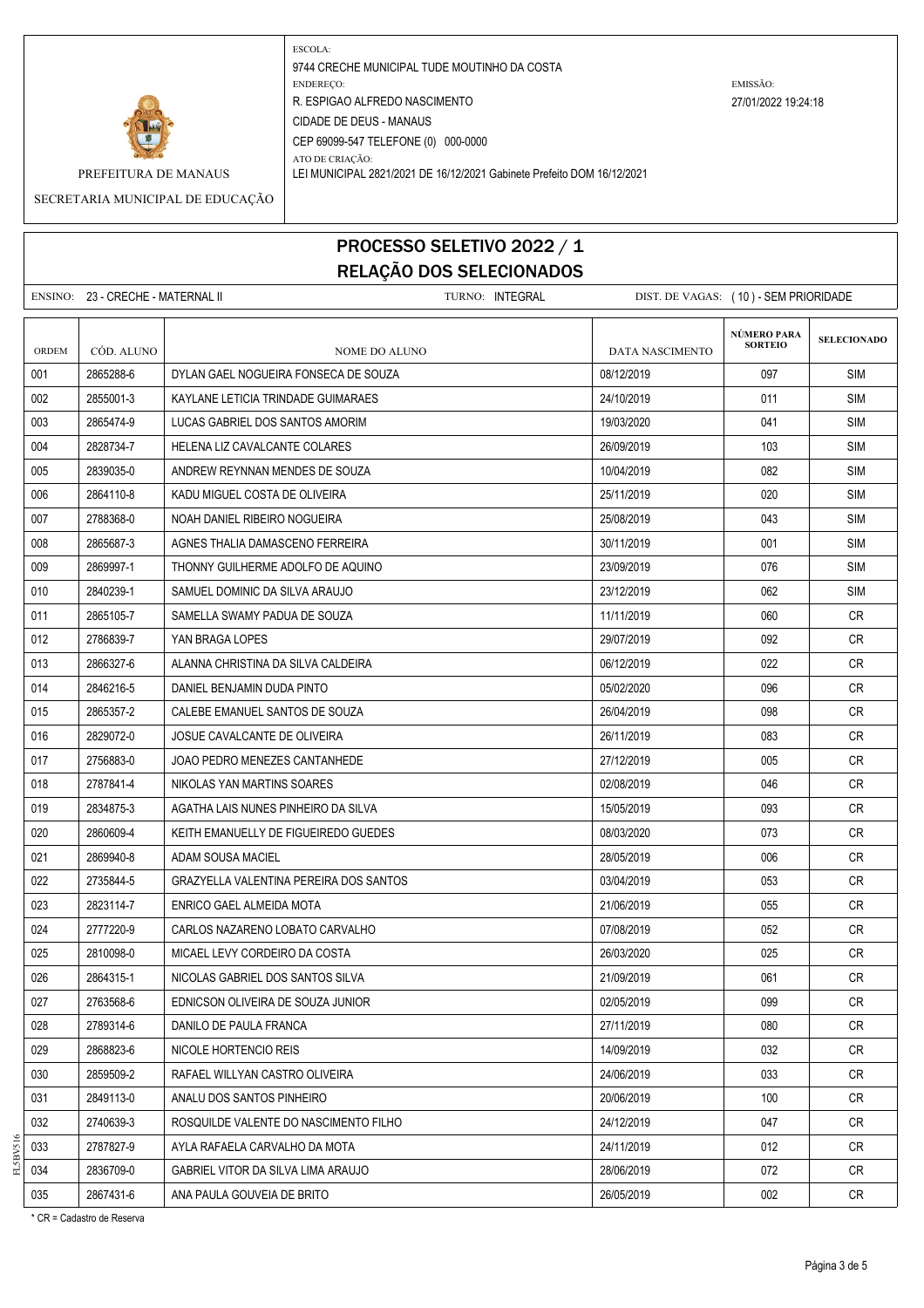

ATO DE CRIAÇÃO: PREFEITURA DE MANAUS LEI MUNICIPAL 2821/2021 DE 16/12/2021 Gabinete Prefeito DOM 16/12/2021

SECRETARIA MUNICIPAL DE EDUCAÇÃO

### PROCESSO SELETIVO 2022 / 1 RELAÇÃO DOS SELECIONADOS

| NLLAYAV DUJ JLLLVIVINADUJ |                                                                                               |                                      |                        |                               |                    |  |
|---------------------------|-----------------------------------------------------------------------------------------------|--------------------------------------|------------------------|-------------------------------|--------------------|--|
|                           | ENSINO: 23 - CRECHE - MATERNAL II<br>TURNO: INTEGRAL<br>DIST. DE VAGAS: (10) - SEM PRIORIDADE |                                      |                        |                               |                    |  |
| ORDEM                     | CÓD. ALUNO                                                                                    | <b>NOME DO ALUNO</b>                 | <b>DATA NASCIMENTO</b> | NÚMERO PARA<br><b>SORTEIO</b> | <b>SELECIONADO</b> |  |
| 036                       | 2868255-6                                                                                     | BERNARDO MIGUEL SAMPAIO AVELINO      | 06/02/2020             | 021                           | <b>CR</b>          |  |
| 037                       | 2858709-0                                                                                     | GAEL KAIK SILVA LUCENA               | 20/11/2019             | 048                           | CR                 |  |
| 038                       | 2755729-4                                                                                     | <b>MAYRA ESTHER REIS GABINO</b>      | 15/09/2019             | 027                           | <b>CR</b>          |  |
| 039                       | 2842270-8                                                                                     | LUIZ HENRIQUE PEREIRA MARQUES        | 05/08/2019             | 085                           | <b>CR</b>          |  |
| 040                       | 2780489-5                                                                                     | LUIZA MICAELE LIMA LIMA              | 30/09/2019             | 018                           | CR                 |  |
| 041                       | 2831929-0                                                                                     | BERNARDO MENEZES DE ALMEIDA          | 27/02/2020             | 063                           | CR                 |  |
| 042                       | 2745795-8                                                                                     | THEO BENICIO VASCONCELOS DE SOUZA    | 17/06/2019             | 071                           | CR                 |  |
| 043                       | 2850396-1                                                                                     | MURILO EMANUEL BALIEIRO DE OLIVEIRA  | 25/07/2019             | 026                           | <b>CR</b>          |  |
| 044                       | 2786138-4                                                                                     | SAORY SHIRLEY DA SILVA ROBERTO       | 15/04/2019             | 064                           | <b>CR</b>          |  |
| 045                       | 2786989-0                                                                                     | DAVID JULIANO DE OLIVEIRA INAUHINY   | 19/07/2019             | 031                           | <b>CR</b>          |  |
| 046                       | 2849407-5                                                                                     | ALLAN ENRIQUE ALMEIDA PEREIRA        | 12/11/2019             | 049                           | <b>CR</b>          |  |
| 047                       | 2834868-0                                                                                     | ARTHUR MIGUEL DOS ANJOS MACIEL       | 22/04/2019             | 067                           | CR                 |  |
| 048                       | 2830826-3                                                                                     | SARAH SOPHIA SANTOS GAMA             | 11/10/2019             | 066                           | <b>CR</b>          |  |
| 049                       | 2864112-4                                                                                     | CARLOS VINICIUS FARIAS DE SOUZA      | 02/06/2019             | 101                           | <b>CR</b>          |  |
| 050                       | 2790506-3                                                                                     | RHAISSA YASMIN MELO DO NASCIMENTO    | 22/08/2019             | 088                           | <b>CR</b>          |  |
| 051                       | 2791008-3                                                                                     | EVELLYN RAQUEL LIMA DELGADO          | 07/08/2019             | 036                           | <b>CR</b>          |  |
| 052                       | 2820558-8                                                                                     | <b>ISADORA LEAL COSTA FREITAS</b>    | 31/07/2019             | 040                           | <b>CR</b>          |  |
| 053                       | 2855479-5                                                                                     | <b>ENOCK FIDEL FELIX NOBRE</b>       | 07/08/2019             | 081                           | <b>CR</b>          |  |
| 054                       | 2834095-7                                                                                     | <b>HELOIZA SICSU GARCIA</b>          | 28/08/2019             | 010                           | <b>CR</b>          |  |
| 055                       | 2803507-0                                                                                     | DANILO MENDONCA AMORIM               | 25/05/2019             | 068                           | <b>CR</b>          |  |
| 056                       | 2870090-2                                                                                     | NICOLAS ADRIGUES MENEZES XAVIER      | 22/11/2019             | 029                           | CR                 |  |
| 057                       | 2835712-4                                                                                     | RAYSSA MICAELLY NASCIMENTO VALLE     | 28/04/2019             | 044                           | CR                 |  |
| 058                       | 2860274-9                                                                                     | LARAH MARINY ARAUJO DUARTE           | 27/09/2019             | 074                           | CR                 |  |
| 059                       | 2869122-9                                                                                     | LORENZO CORREA CORREIA               | 20/08/2019             | 084                           | <b>CR</b>          |  |
| 060                       | 2871048-7                                                                                     | EMANUELY DOS ANJOS NEPOMUCENO        | 17/03/2020             | 086                           | <b>CR</b>          |  |
| 061                       | 2826119-4                                                                                     | WILLIAM HASAEL SANTOS SOARES         | 20/01/2020             | 091                           | <b>CR</b>          |  |
| 062                       | 2817699-5                                                                                     | LUNA MANUELA NASCIMENTO DA SILVA     | 24/12/2019             | 034                           | CR                 |  |
| 063                       | 2834343-3                                                                                     | D'AVILA EMANUELLA CAMUCA DE FREITAS  | 01/01/2020             | 013                           | CR                 |  |
| 064                       | 2839043-1                                                                                     | NICOLAS ROMERO DA SILVA LAGO         | 11/01/2020             | 028                           | CR                 |  |
| 065                       | 2865641-5                                                                                     | TACISIO RIQUELME DA SILVA SANTOS     | 04/01/2020             | 070                           | CR                 |  |
| 066                       | 2865668-7                                                                                     | HENRIQUE RAPHAEL DE OLIVEIRA DE MELO | 28/02/2020             | 077                           | CR                 |  |
| 067                       | 2836724-3                                                                                     | JOAO VICTOR BARDALHES DA COSTA       | 16/04/2019             | 007                           | CR                 |  |
| 068                       | 2786318-2                                                                                     | LAURA ISABELLA DA COSTA OLIVEIRA     | 11/11/2019             | 030                           | CR                 |  |

069 2842963-0 HENRY DANIEL MAGALHAES SILVA 02/11/2019 02/11/2019 087 CR 070 2788412-0 | ISABELLE SOUZA DA SILVA 1503/2020 | 15/03/2020 | 15/03/2020 | 15/03/2020 | CR

\* CR = Cadastro de Reserva